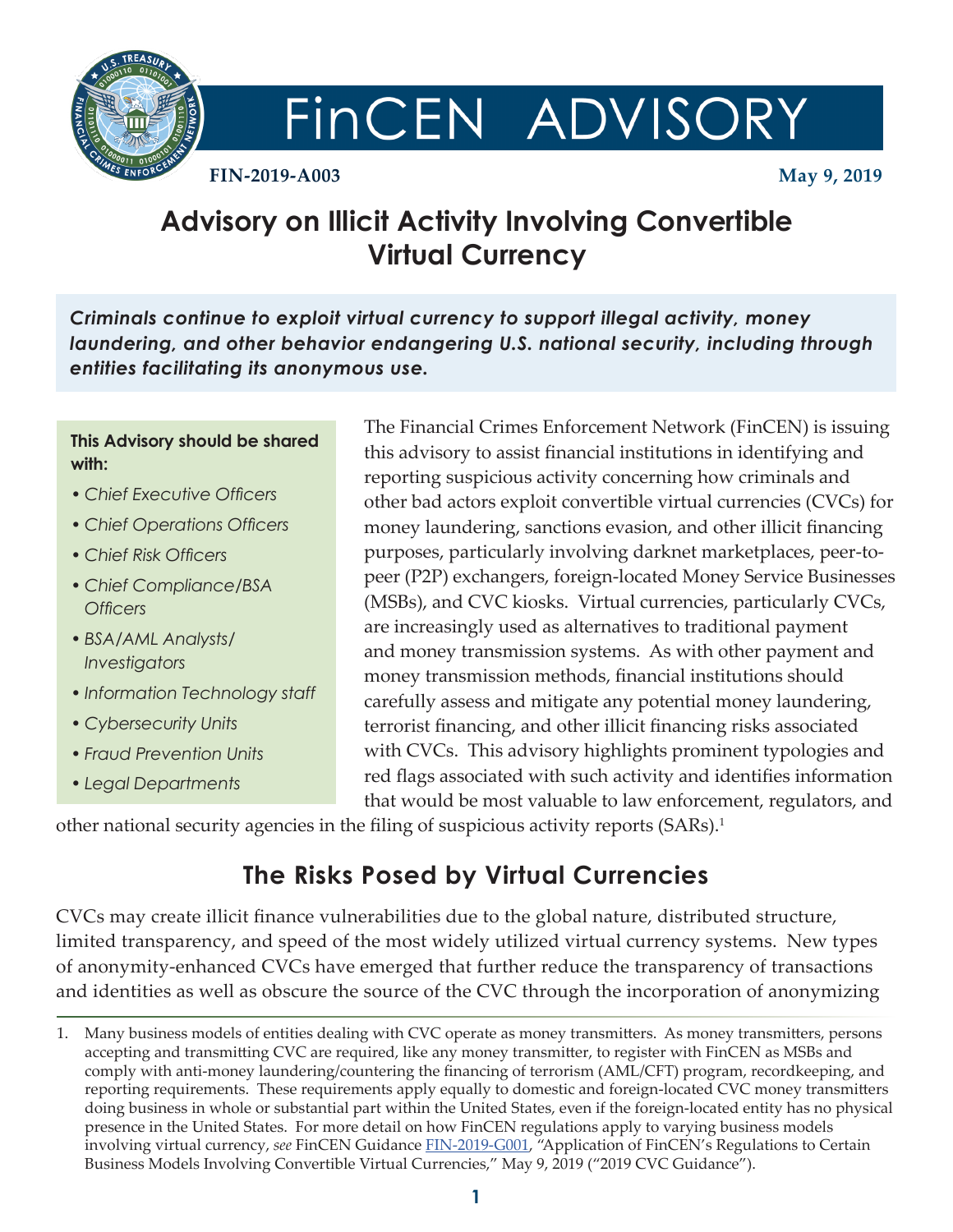features, such as mixing and cryptographic enhancements.<sup>2</sup> Some CVCs appear to be designed with the express purpose of circumventing anti-money laundering/countering the financing of terrorism (AML/CFT) controls. All of these factors increase the difficulty for law enforcement and other national security agencies' efforts to combat money laundering, terrorist financing, and other financial crimes facilitated through CVC.

A financial institution that fails to comply with its AML/CFT program, recordkeeping and reporting obligations, as well as other regulatory obligations, such as those administered by the Office of Foreign Assets Control (OFAC), risks exposing the financial system to greater illicit finance risks. This is particularly true among unregistered MSBs that may be attempting to evade supervision and fail to implement appropriate controls to prevent their services from being leveraged in money laundering, terrorist financing, and other related illicit activities. Without sufficient controls in place, financial institutions cannot reasonably assess and mitigate the potential risks posed by a customer's source of funds or a customer's counterparty, and criminals can exploit the U.S. financial system by engaging in illicit transactions. Individuals engaged in illicit activity will continue to exploit these vulnerabilities as long as the perceived risk of detection is less than that of using traditional financial institutions.

The prevalence of unregistered CVC entities without sufficient AML/CFT controls and the limited transparency of CVC transactions makes CVCs an attractive method of money transmission by those engaged in illicit conduct and other criminal acts that threaten U.S. national security. According to FinCEN's analysis of BSA and other data, illicit actors have used CVCs to facilitate criminal activity such as human trafficking, child exploitation, fraud, extortion, cybercrime, drug trafficking, money laundering, terrorist financing, and to support rogue regimes and facilitate sanctions evasion. Additionally, the increased use of CVC has made legitimate users and financial intermediaries the target of sophisticated cyber intrusions aimed at theft of CVC. Of particular concern is that CVC has come to be one of the principal payment and money transmission methods used in online darknet marketplaces that facilitate the cybercrime economy.<sup>3</sup>

## **Virtual Currency Abuse Typologies**

FinCEN and U.S. law enforcement have observed unregistered entities being exploited or wittingly allowing their platforms to be utilized by criminals in the United States and abroad to further illicit activity, including through darknet marketplaces, P2P exchangers, foreign-located MSBs, and CVC kiosks.4

<sup>2.</sup> Mixing or tumbling involves the use of mechanisms to break the connection between an address sending CVC and the addresses receiving CVC.

<sup>3.</sup> Darknet marketplace content is not indexed by traditional search engines and requires unique software or authorization to access. *See* Federal Bureau of Investigation, "A Primer on DarkNet Marketplaces: What They Are and What Law Enforcement is Doing to Combat Them," Nov. 1, 2016; *see also* U.S. Department of Homeland Security, U.S. Immigration and Customs Enforcement, "ICE Investigators Expose Darknet Criminals to the Light," last updated Nov. 2017.

<sup>4.</sup> The typologies and red flags discussed in this advisory apply to any decentralized ledger-based currency or CVC.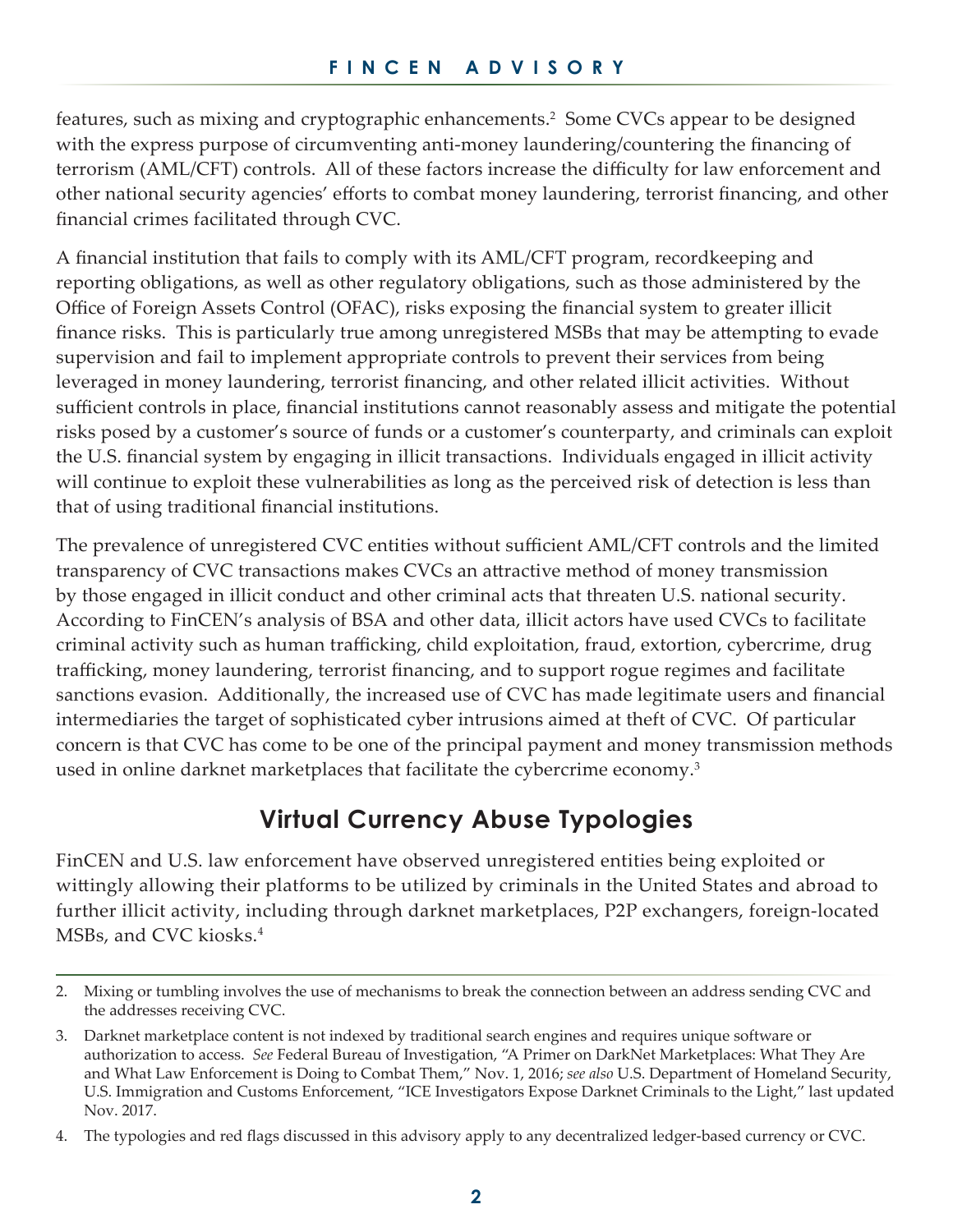#### *Darknet Marketplaces*

Darknet marketplaces are websites that are only available in anonymized overlay networks that require specific software to access.<sup>5</sup> Some require additional vetting or configurations to access. These marketplaces frequently include offers for the sale of illicit goods and services and specify virtual currency as a method – sometimes the sole method – of payment. The use of CVC in conjunction with darknet market activity may indicate drug purchases or sales, child exploitation, cybercrime, or other criminal activity. Accordingly, detectable darknet marketplace linkages, such as through a customer's online behavior, may indicate CVC use in support of illicit activity. Additionally, darknet marketplaces often directly facilitate transactions denominated in CVC to facilitate purchases of goods or services. Entities facilitating the transmission of CVCs are required to register with FinCEN as an MSB. If such an entity has not registered with FinCEN, it may be operating illegally as an unregistered MSB.



**Darknet Marketplace—AlphaBay and Alexandre Cazes (a.k.a. Alpha02, Admin)**: In July 2017, U.S. law enforcement agencies announced a multi-national effort that dismantled AlphaBay, the largest criminal darknet market in operation at the time. On July 5, 2017, Thai authorities, on behalf of the United States, arrested Alexandre Cazes for his role as the creator and administrator of AlphaBay on charges that included conspiracy to commit identity theft, distribution of narcotics, and money laundering conspiracy. AlphaBay operated as a hidden service on the Tor network to hide the locations of its underlying servers and the identities of its administrators, moderators, and users. In a two-year span, AlphaBay was used by hundreds

<sup>5.</sup> An overlay network is a telecommunications network that is built on top of another network and is supported by its infrastructure. The Onion Router (Tor) network, accessible through specialized software, is an example of an overlay network.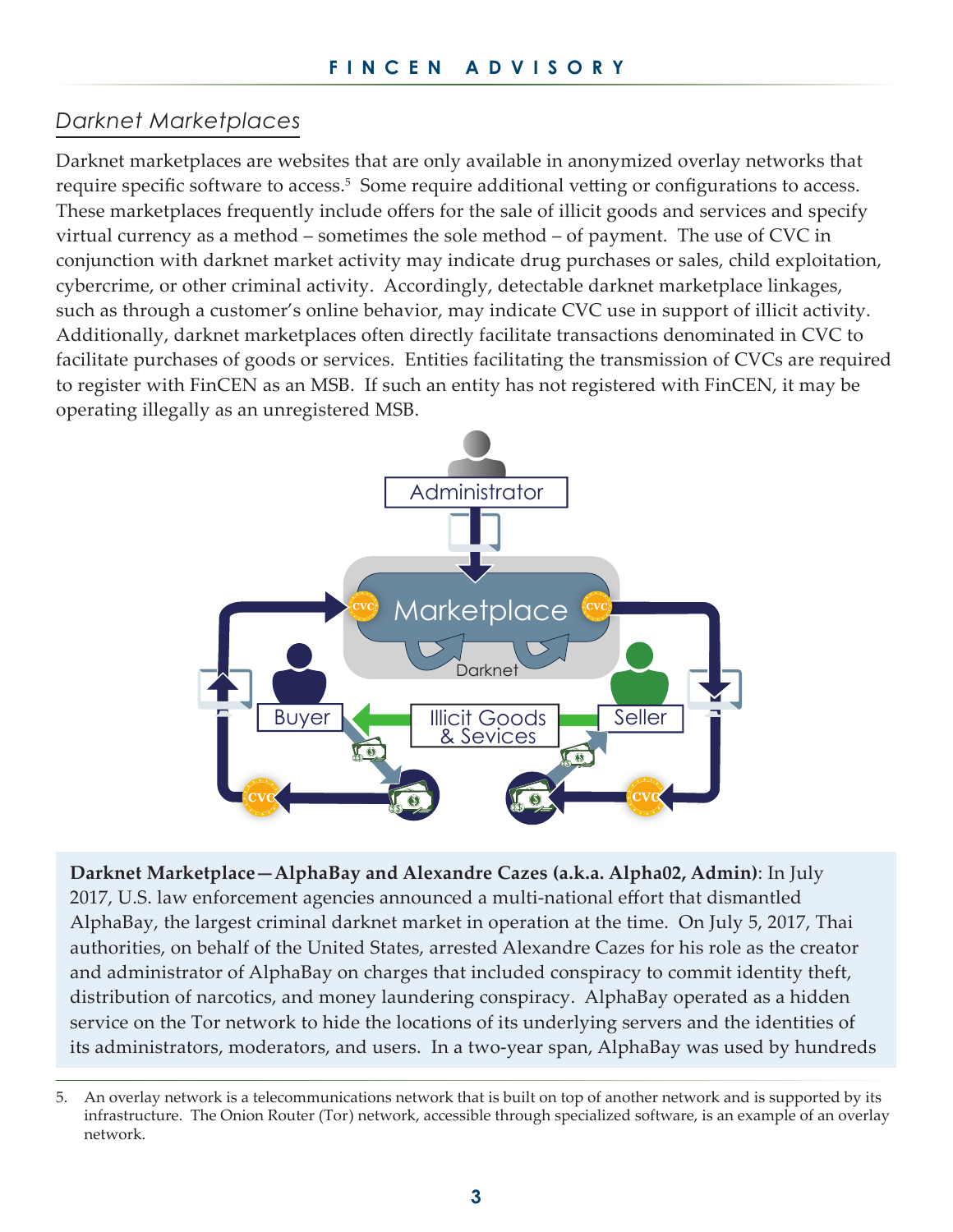of thousands of people to buy and sell illegal drugs (e.g., fentanyl and heroin), in addition to other illicit products, often through transactions denominated in CVCs such as bitcoin, monero, and ether. $6$  U.S. law enforcement authorities worked with international partners to freeze and preserve millions of dollars' worth of CVC-denominated proceeds of AlphaBay's illegal activities that were subject to forfeiture counts in the indictment.<sup>7</sup>

### *Unregistered Peer-to-Peer (P2P) Exchangers*

 P2P exchangers are individuals or entities offering to exchange fiat currencies for virtual currencies or one virtual currency for another virtual currency. P2P exchangers usually operate informally, typically advertising and marketing their services through online classified advertisements, online forums, social media, and through word of mouth. P2P exchangers may provide their services online, or may arrange to meet prospective customers in person to purchase or sell virtual currency.



As explained in FinCEN's recent Guidance issued on May 9, 2019, in undertaking these activities, P2P exchangers function as MSBs and, therefore, must comply with all requirements for MSBs under the Bank Secrecy Act (BSA) and its implementing regulations. 8 FinCEN is aware of cases in which unregistered entities fraudulently represent themselves as individual account holders or misrepresent the nature of their business to conceal their money transmission activity and avoid MSB AML/ CFT requirements.

Some P2P exchangers employ techniques, such as mixing or the use of money mules, to further conceal or anonymize transactions. Mixing refers to mechanisms that allow a CVC user to mask their

identity through blending the proceeds of their transaction with those of other users. Money mules refer to third parties used to carry out transactions on behalf of another individual.<sup>9</sup>

9. *See also supra,* at 2 n.2.

<sup>6.</sup> AlphaBay had approximately 200,000 users, 40,000 vendors, 250,000 listings, and facilitated more than \$1 billion in CVC transactions between 2015 and 2017. *See* U.S. Department of Justice Press Release, ["AlphaBay, the Largest](https://www.justice.gov/opa/pr/alphabay-largest-online-dark-market-shut-down)  [Online 'Dark Market,' Shut Down](https://www.justice.gov/opa/pr/alphabay-largest-online-dark-market-shut-down)," July 20, 2017.

<sup>7.</sup> *See* U.S. Department of Justice Press Release, ["AlphaBay, the Largest Online 'Dark Market,' Shut Down](https://www.justice.gov/opa/pr/alphabay-largest-online-dark-market-shut-down)," July 20, 2017.

<sup>8.</sup> *See* [2019 CVC Guidance,](https://www.fincen.gov/resources/statutes-regulations/guidance/application-fincens-regulations-certain-business-models) at 14-15.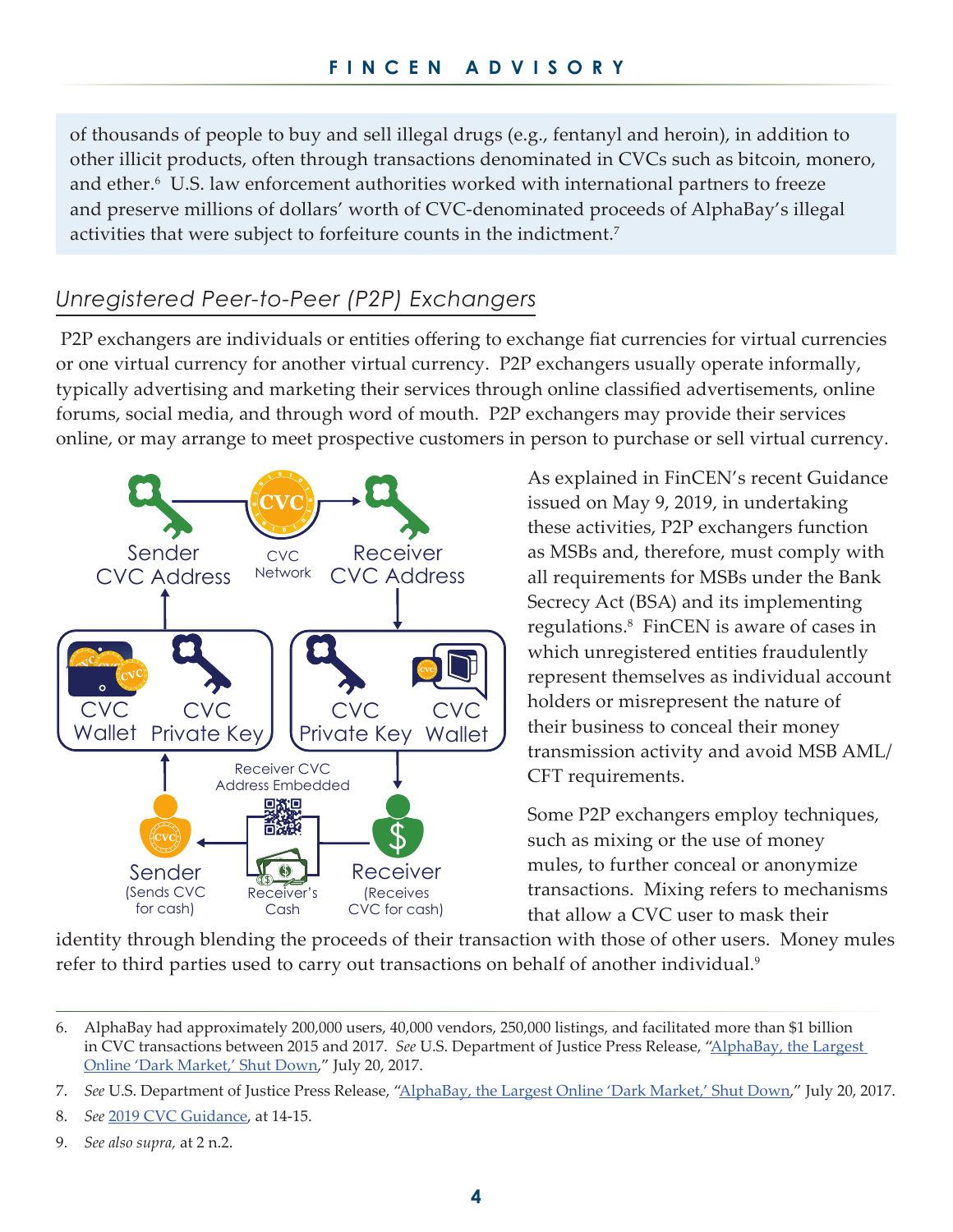Financial institutions may identify P2P exchangers through perceived funnel account activity, as many of the P2P exchangers' clients deposit funds into the P2P exchanger's account.<sup>10</sup> Financial institutions may be able to distinguish P2P exchangers from traditional funnel account activity by identifying frequent interactions with CVC-focused MSBs.

P2P exchangers are distinct from online P2P trading platforms that match potential virtual currency buyers and sellers with one another in order to facilitate in-person, direct exchanges between individuals. Some buyers and sellers also engage in ongoing, repeated exchange transactions, thereby operating as small-scale unregistered CVC exchangers. Recent cases suggest that CVC buyers and sellers involved in small-volume exchanges are increasingly used for money laundering purposes, possibly without their knowledge, such as to launder proceeds from drug trafficking.<sup>11</sup>

**Unregistered P2P Exchanger—Eric Powers**: On April 18, 2019, FinCEN assessed a \$35,350 civil money penalty against Eric Powers for willfully violating the BSA's registration, program, and reporting requirements during his operations as a P2P exchanger of CVC. The action included an industry bar that prohibits him from providing money transmission services or engaging in any other activity that would make him a "money services business" for purposes of FinCEN regulations. This was FinCEN's first enforcement action against a P2P CVC exchanger. Powers failed to register as an MSB, had no written policies or procedures for ensuring compliance with the BSA, and failed to report suspicious transactions and currency transactions. He advertised his intent to purchase and sell bitcoin on the Internet and completed transactions by either physically delivering or receiving currency in person, sending or receiving currency through the mail, or coordinating transactions by wire through a depository institution. Powers processed numerous suspicious transactions without ever filing a SAR, including doing business related to the illicit darknet marketplace "Silk Road," as well as servicing customers through Tor without taking steps to determine customer identity and whether funds were derived from illegal activity. Powers conducted over 200 transactions involving the physical transfer of more than \$10,000 in currency, yet failed to file a single CTR.<sup>12</sup>

**P2P Exchangers Facilitating Malicious Cyber Activity—Ali Khorashadizadeh and Mohammad Ghorbaniyan**: On November 28, 2018, OFAC took action against two Iranian individuals operating as digital currency<sup>13</sup> P2P exchangers, Ali Khorashadizadeh and

<sup>10.</sup> For a detailed description of funnel accounts, *see* FinCEN Advisory, [FIN-2014-A005](https://www.fincen.gov/sites/default/files/advisory/FIN-2014-A005.pdf), "Update on U.S. Currency Restriction in Mexico: Funnel Accounts and TBML," May 28, 2014.

<sup>11.</sup> For examples of cases involving P2P trading platforms, *see* U.S. Department of Justice Press Release, U.S. Attorney's Office Western District of New York, "[Rochester Man Pleads Guilty in Case Involving Bitcoins](https://www.justice.gov/usao-wdny/pr/rochester-man-pleads-guilty-case-involving-bitcoins), " April 27, 2017; *see also* U.S. Department of Justice Press Release, U.S. Attorney's Office District of Arizona, "[Arizona-Based Peer-to-Peer](https://www.justice.gov/usao-az/pr/arizona-based-peer-peer-bitcoin-trader-convicted-money-laundering)  [Bitcoin Trader Convicted of Money Laundering](https://www.justice.gov/usao-az/pr/arizona-based-peer-peer-bitcoin-trader-convicted-money-laundering), Mar. 29, 2018"

<sup>12.</sup> *See* FinCEN Press Release, "[FinCEN Penalizes Peer-to-Peer Virtual Currency Exchanger for Violations of Anti-Money](https://www.fincen.gov/news/news-releases/fincen-penalizes-peer-peer-virtual-currency-exchanger-violations-anti-money)  [Laundering Laws](https://www.fincen.gov/news/news-releases/fincen-penalizes-peer-peer-virtual-currency-exchanger-violations-anti-money)," April 18, 2019.

<sup>13.</sup> For the purposes of OFAC sanctions programs, "digital currency" includes sovereign cryptocurrency, virtual currency, and digital representations of fiat currency. *See* U.S. Department of the Treasury Resource Center, "[OFAC](https://www.treasury.gov/resource-center/faqs/Sanctions/Pages/faq_compliance.aspx#other_fi)  [FAQs: Sanctions Compliance – Questions on Virtual Currency.](https://www.treasury.gov/resource-center/faqs/Sanctions/Pages/faq_compliance.aspx#other_fi)"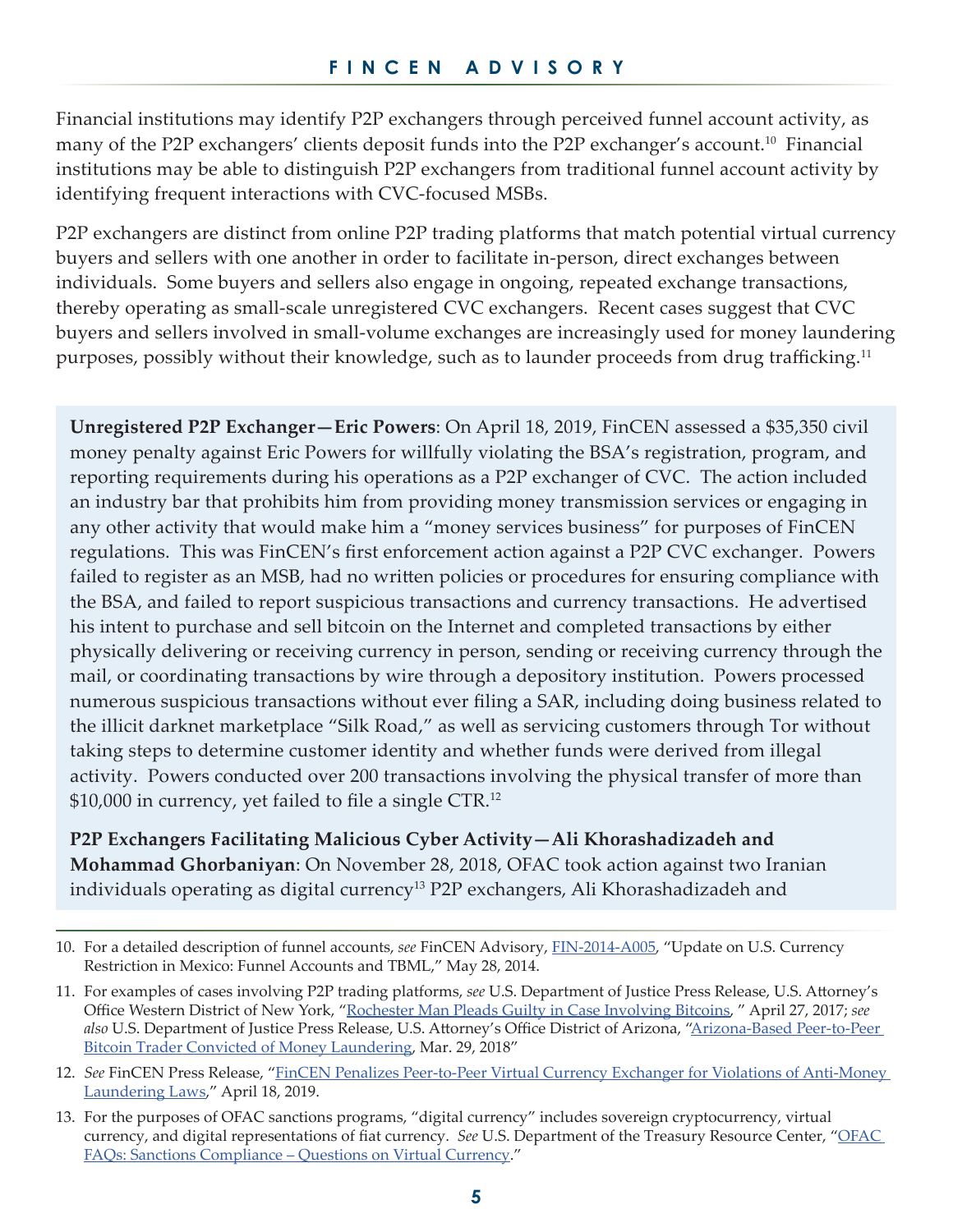Mohammad Ghorbaniyan, helped exchange bitcoin ransom payments into Iranian rial on behalf of malicious Iranian cyber actors involved with the SamSam ransomware scheme that targeted over 200 known victims. As part of these designations, OFAC identified two digital currency addresses associated with these designated Iranian financial facilitators. This marked OFAC's first public attribution of digital currency addresses to designated individuals.<sup>14</sup>

#### *Unregistered Foreign-Located MSBs*

Foreign-located MSBs, like P2P exchangers, offer to exchange fiat and CVCs. They may also accept one type of CVC and transmit the same or a different type of CVC to a different person or location. A foreign-located business qualifies as an MSB if it does business as an MSB "wholly or in substantial part within the United States."15 Foreign-located MSBs seeking to avoid regulatory coverage generally choose to operate in jurisdictions that lack or have limited AML/CFT laws governing the use of CVC. These foreign-located MSBs often do not comply with the AML/CFT regime of the United States, despite doing business wholly or in substantial part within the United States. Foreign-located MSBs that do not adhere to AML/CFT requirements and standards are popular among illicit users of CVC seeking to move funds in and out of the United States and represent a significant money laundering vulnerability. Further, the absence of effective AML/CFT regulatory and supervisory frameworks for CVC activities across jurisdictions can exacerbate illicit financing risks and may create opportunities for legal and regulatory arbitrage.

**Unregistered Foreign-Located MSB—BTC-e (a.k.a. Canton Business Corporation) and Alexander Vinnik**: In January 2017, BTC-e and its alleged owner and operator, Alexander Vinnik, were indicted in the U.S. District Court for the Northern District of California for operating an unlicensed MSB, conspiracy to commit money laundering, money laundering, and engaging in unlawful monetary transactions. Further, FinCEN simultaneously imposed civil money penalties on BTC-e and Alexander Vinnik of \$110,003,314 and \$12,000,000 respectively for willful violations of the BSA and its implementing regulations.<sup>16</sup> BTC-e was a foreignlocated money transmitter doing business in the United States that exchanged fiat currency as well as CVCs such as bitcoin, litecoin, namecoin, novacoin, peercoin, ether, and dash. It was among the largest virtual currency exchanges by volume in the world. In addition to being an unlicensed MSB, BTC-e and Vinnik failed to comply with their AML program, reporting, and recordkeeping obligations, including the obligation to know your customer (KYC). BTC-e and Vinnik provided users and transactions anonymity by allowing users to access their services

<sup>14.</sup> *See* Treasury Press Release, "[Treasury Designates Iran-Based Financial Facilitators of Malicious Cyber Activity and for](https://home.treasury.gov/news/press-releases/sm556)  [the First Time Identifies Associated Digital Currency Addresses](https://home.treasury.gov/news/press-releases/sm556)," Nov. 28, 2018.

<sup>15.</sup> 31 U.S.C. §§ 5312(a)(6), 5312(b), and 5330(d); 31 C.F.R. § 1010.100(ff).

<sup>16.</sup> *See* FinCEN Assessment of Civil Money Penalty, "[Assessment of Civil Money Penalty In the matter of BTC-E a/k/a](https://www.fincen.gov/sites/default/files/enforcement_action/2017-07-26/Assessment for BTCeVinnik FINAL SignDate 07.26.17.pdf)  [Canton Business Corporation and Alexander Vinnik,](https://www.fincen.gov/sites/default/files/enforcement_action/2017-07-26/Assessment for BTCeVinnik FINAL SignDate 07.26.17.pdf)" July 2017.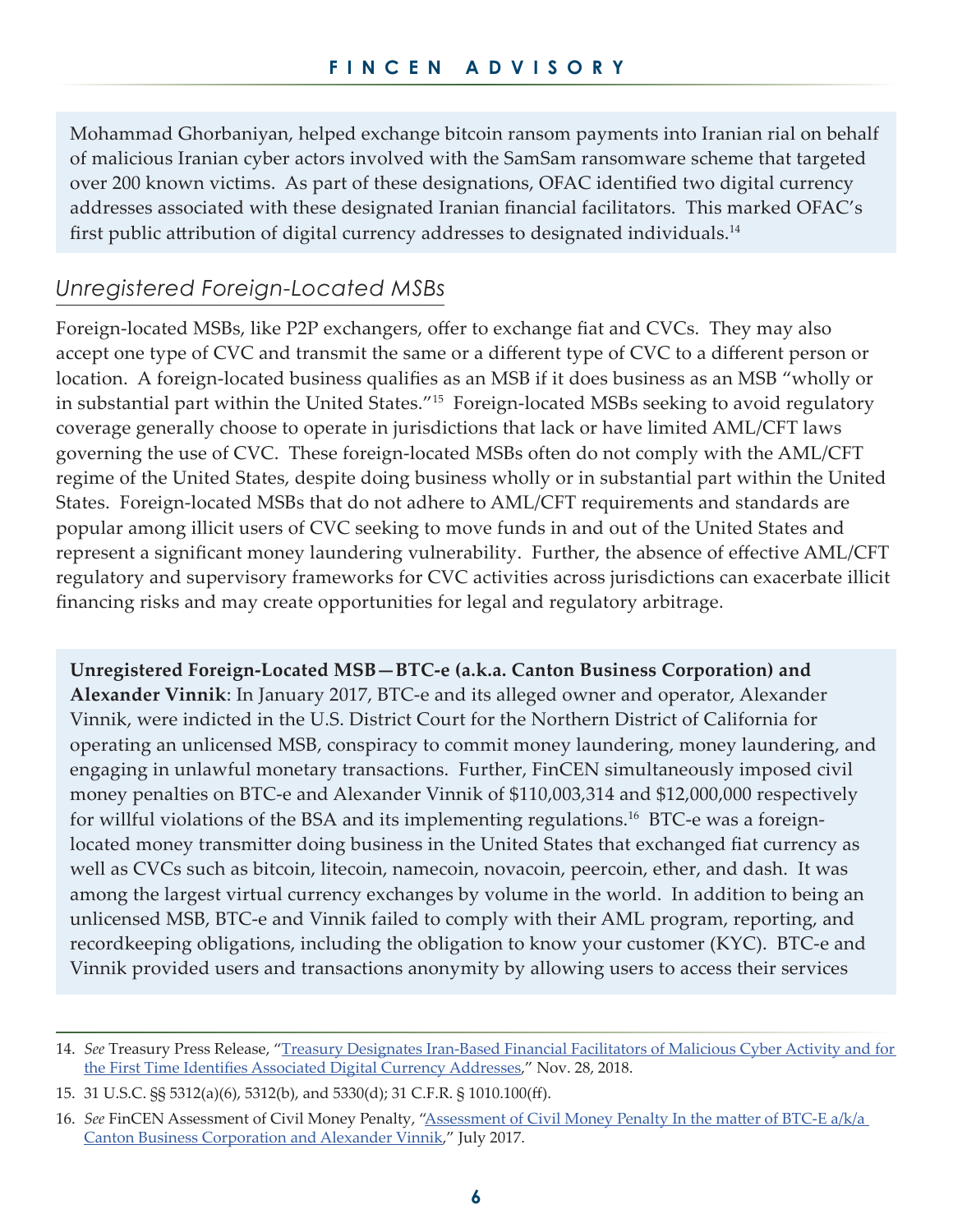indirectly through a system of BTC-e shell companies and affiliate entities. The structure of BTC-e and its business dealings made it a leading outlet for money laundering among criminals, including cybercriminals. BTC-e facilitated transactions involving ransomware, computer hacking, identity theft, tax refund fraud schemes, public corruption, and drug trafficking. From 2011 through 2017, BTC-e processed several billion dollars in exchanges.<sup>17</sup>

#### *CVC Kiosks*

CVC kiosks (also called bitcoin Automated Teller Machines (ATMs) or crypto ATMs) are ATMlike devices or electronic terminals that allow users to exchange cash and virtual currency. CVC kiosks generally facilitate money transmission between a CVC exchange and a customer's wallet or operate as a CVC exchange themselves. While some kiosk operators have registered and implemented AML/CFT controls, other kiosks have operated in ways that suggest a willful effort to evade BSA requirements. For example, some kiosk operators have assisted in structuring transactions, failed to collect and retain required customer identification information, or falsely represented the nature of their business—for instance by claiming involvement in cash intensive activities—to their CVC exchange and depository institutions.

**CVC Kiosks―Khalil Wright**: In 2017, the U.S. District Court for the District of Maryland sentenced Khalil Wright to two years' imprisonment for possession with intent to distribute a controlled substance. During the course of the investigation underlying the conviction, law enforcement obtained evidence that Wright purchased at least \$112,797 of bitcoin from a bitcoin kiosk in Baltimore, Maryland and sent the bitcoin purchased at the kiosk directly to AlphaBay, a now-defunct darknet marketplace that facilitated drug sales.<sup>18</sup>

## **Red Flag Indicators of the Abuse of Virtual Currencies**

CVC-focused MSBs and other financial institutions can play key roles in identifying unregistered MSB activity and suspicious virtual currency purchases, transfers, and transactions through the application of certain red flags or indicators of illicit conduct. As no single red flag is necessarily indicative of CVC activity linked to illicit conduct, institutions should consider additional contextual information and the surrounding facts and circumstances, such as a customer's historical financial activity and whether the customer exhibits multiple indicators before determining that CVC activity is suspicious. When evaluating potential suspicious activity,

<sup>17.</sup> *See* [U.S. v. BTC-e, A/K/A Canton Business Corporation and Alexander Vinnik](https://www.justice.gov/usao-ndca/press-release/file/984661/download) (Jan. 2017).

<sup>18.</sup> *See* United States v. Khalil Wright, No. 1:16-mj-02987 (Nov. 2016).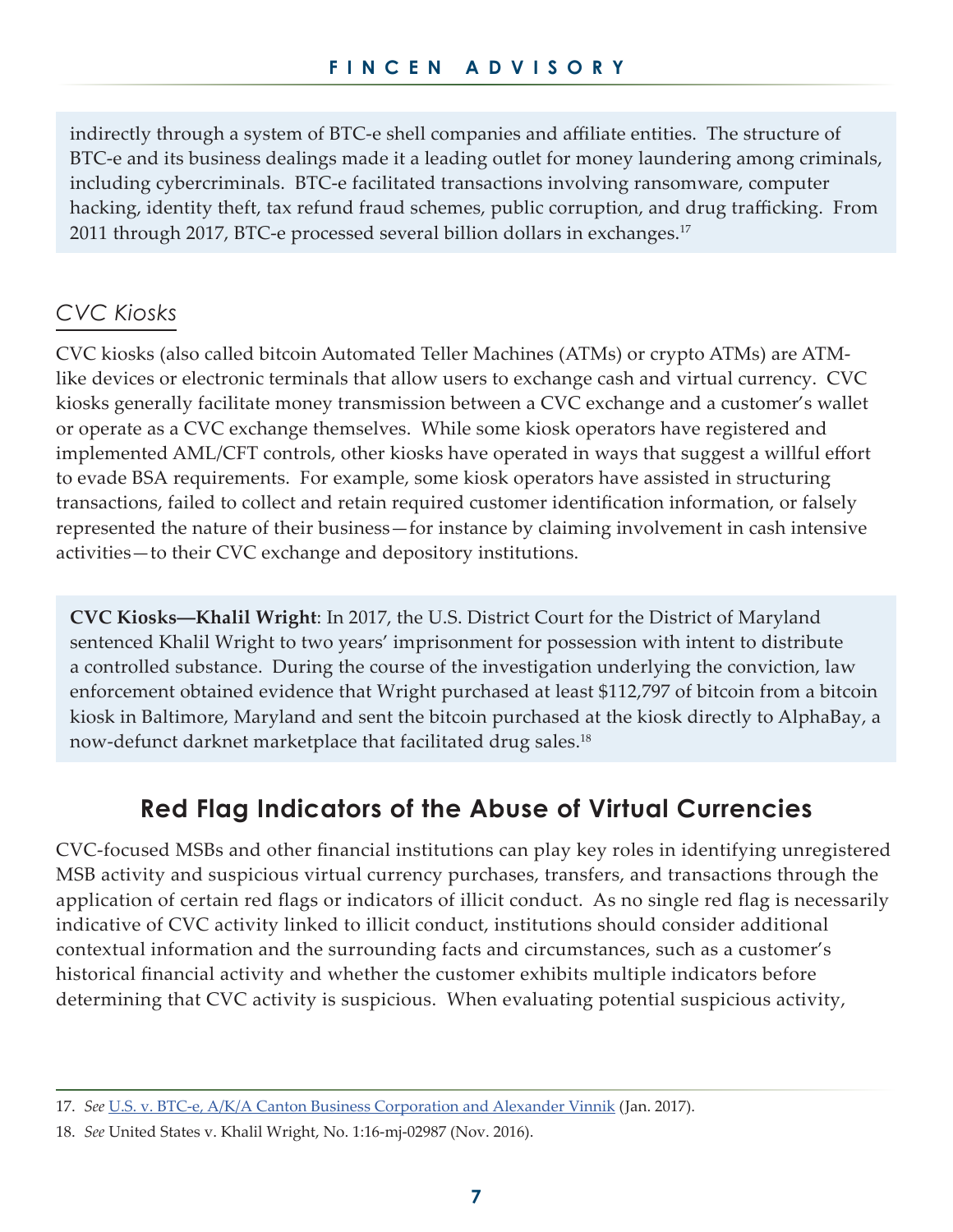institutions should be mindful that some red flags might be more readily observable during general transactional screening, while others may be more readily observable during transactionspecific reviews.

#### *Darknet Marketplaces*

- A customer conducts transactions with CVC addresses that have been linked to darknet marketplaces or other illicit activity.
- **2** A customer's CVC address appears on public forums associated with illegal activity.
- A customer's transactions are initiated from IP addresses associated with Tor.
- **4.** Blockchain analytics indicate that the wallet transferring CVC to the exchange has a suspicious source or sources of funds, such as a darknet marketplace.

 A transaction makes use of mixing and tumbling services, suggesting an intent to obscure the flow of illicit funds between known wallet addresses and darknet marketplaces.

#### *Unregistered or Illicitly Operating P2P Exchangers*

- A customer receives multiple cash deposits or wires from disparate jurisdictions, branches of a financial institution, or persons and shortly thereafter uses such funds to acquire virtual currency.
- A customer receives a series of deposits from disparate sources that, in aggregate, amount to nearly identical aggregate funds transfers to a known virtual currency exchange platform within a short period of time.
- Customer's phone number or email address is connected to a known CVC P2P exchange platform advertising exchange services.

#### *Unregistered Foreign-Located MSBs*

- A customer transfers or receives funds, including through traditional banking systems, to or from an unregistered foreign CVC exchange or other MSB with no relation to where the customer lives or conducts business.
- A customer utilizes a CVC exchanger or foreign-located MSB in a high-risk jurisdiction lacking, or known to have inadequate AML/CFT regulations for CVC entities, including inadequate KYC or customer due diligence measures.
- A customer directs large numbers of CVC transactions to CVC entities in jurisdictions with reputations for being tax havens.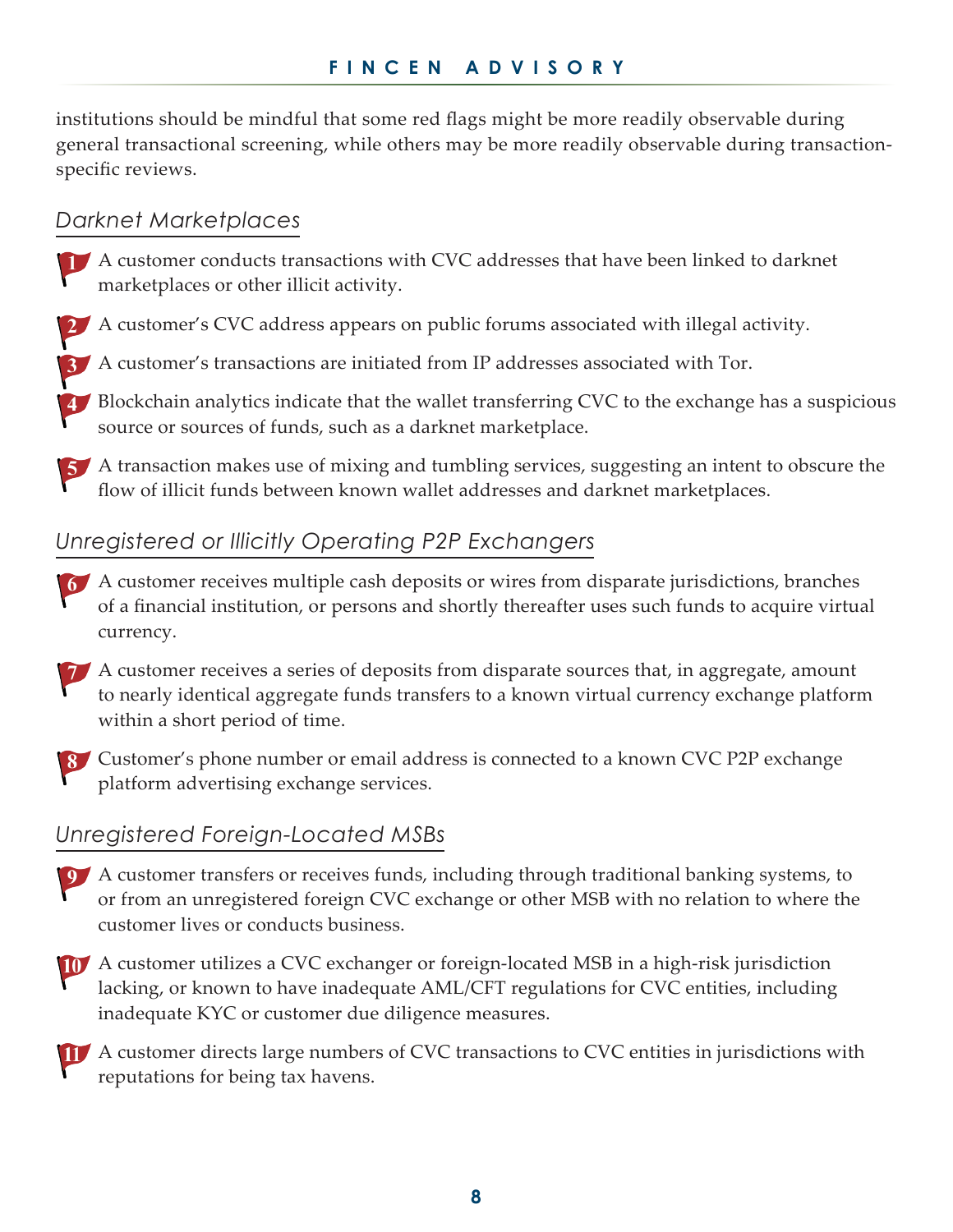A customer that has not identified itself to the exchange, or registered with FinCEN, as a money transmitter appears to be using the liquidity provided by the exchange to execute large numbers of offsetting transactions, which may indicate that the customer is acting as an unregistered MSB.

#### *Unregistered or Illicitly Operating CVC Kiosks*

- A customer operates multiple CVC kiosks in locations that have a relatively high incidence of criminal activity.
- Large numbers of transactions from different customers sent to and from the same CVC wallet address but not operating as a known CVC exchange.

## *Illicit Activity Leveraging CVC Kiosks*

If Structuring of transactions just beneath the CTR threshold or the CVC kiosk daily limit to the same wallet address either by using multiple machines (i.e., smurfing) or multiple identities tied to the same phone number.

#### *Other Potentially Illicit Activity*

- 16 A customer conducts transactions with CVC addresses that have been linked to extortion, ransomware, sanctioned CVC addresses, or other illicit activity.
- A customer's transactions are initiated from non-trusted IP addresses, IP addresses from sanctioned jurisdictions, or IP addresses previously flagged as suspicious.
- Use of virtual private network (VPN) services or Tor to access CVC exchange accounts.
- A customer initiates multiple rapid trades between multiple virtual currencies with no related purpose, which may be indicative of attempts to break the chain of custody on the respective blockchains or further obfuscate the transaction.
- 20 A customer provides identification or account credentials (e.g., non-standard password, IP address, or flash cookies) shared by another account.
- 21 A customer conducts transactions or rapidly executes multiple conversions between various types of different CVCs below relevant due diligence, recordkeeping, or reporting thresholds and then transfers the value off of the exchange.
- 22 Discrepancies arise between IP addresses associated with the customer's profile and the IP addresses from which transactions are being initiated.
- 23 A customer significantly older than the average age of platform users opens an account and engages in large numbers of transactions, suggesting their potential role as a CVC money mule or a victim of elder financial exploitation.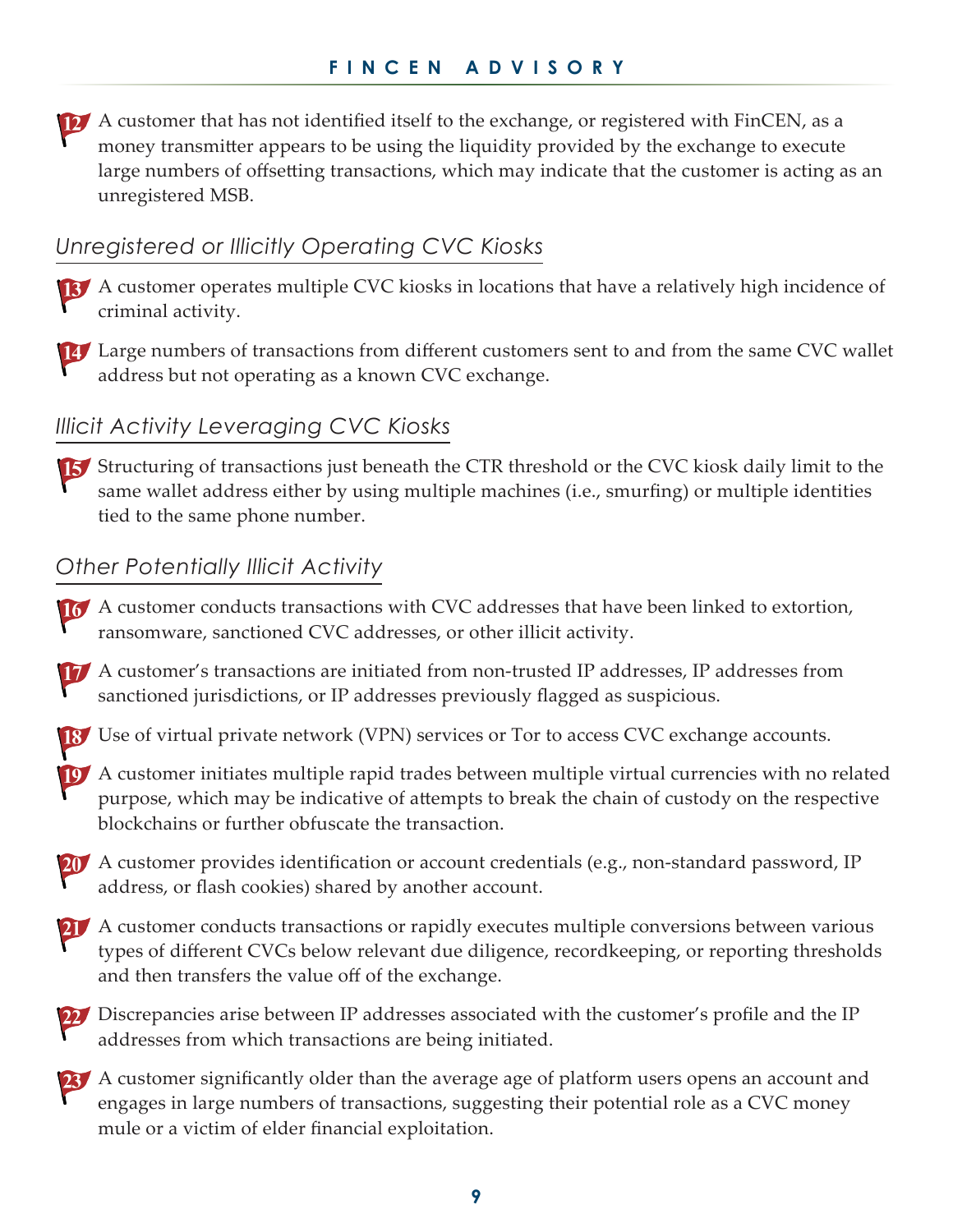24 A customer shows limited knowledge of CVC despite engagement in CVC transactions or activity, which may indicate a victim of a scam.

25 A customer declines requests for "know your customer" documents or inquiries regarding sources of funds.



26 A customer purchases large amounts of CVC not substantiated by available wealth or consistent with his or her historical financial profile, which may indicate money laundering, a money mule, or a victim of a scam.

27 A common wallet address is shared between accounts identified as belonging to two different customers.

28 Deposits into an account or CVC address significantly higher than ordinary with an unknown source of funds, followed by conversion to currency of legal tender, which may indicate theft of funds.

29 Multiple changes to email address and other contact information for an account or customer which may indicate an account takeover against a customer.

**30** Use of language in CVC message fields indicative of the transactions being conducted in support of illicit activity or in the purchase of illicit goods, such as drugs or stolen credit card information.

## **Valuable Information in Reporting Suspicious Activity Involving CVC**

CVC transactions generate a significant variety of information elements that may be extremely useful to law enforcement and other national security agencies in investigating potential illicit conduct involving CVC transactions. Specifically, the following information is particularly helpful to law enforcement:

- virtual currency wallet addresses
- account information
- transaction details (including virtual currency transaction hash and information on the originator and the recipient)
- relevant transaction history
- available login information (including IP addresses)
- mobile device information (such as device IMEI)
- information obtained from analysis of the customer's public online profile and communications.

When filing a SAR, financial institutions should provide all pertinent available information in the SAR form and narrative.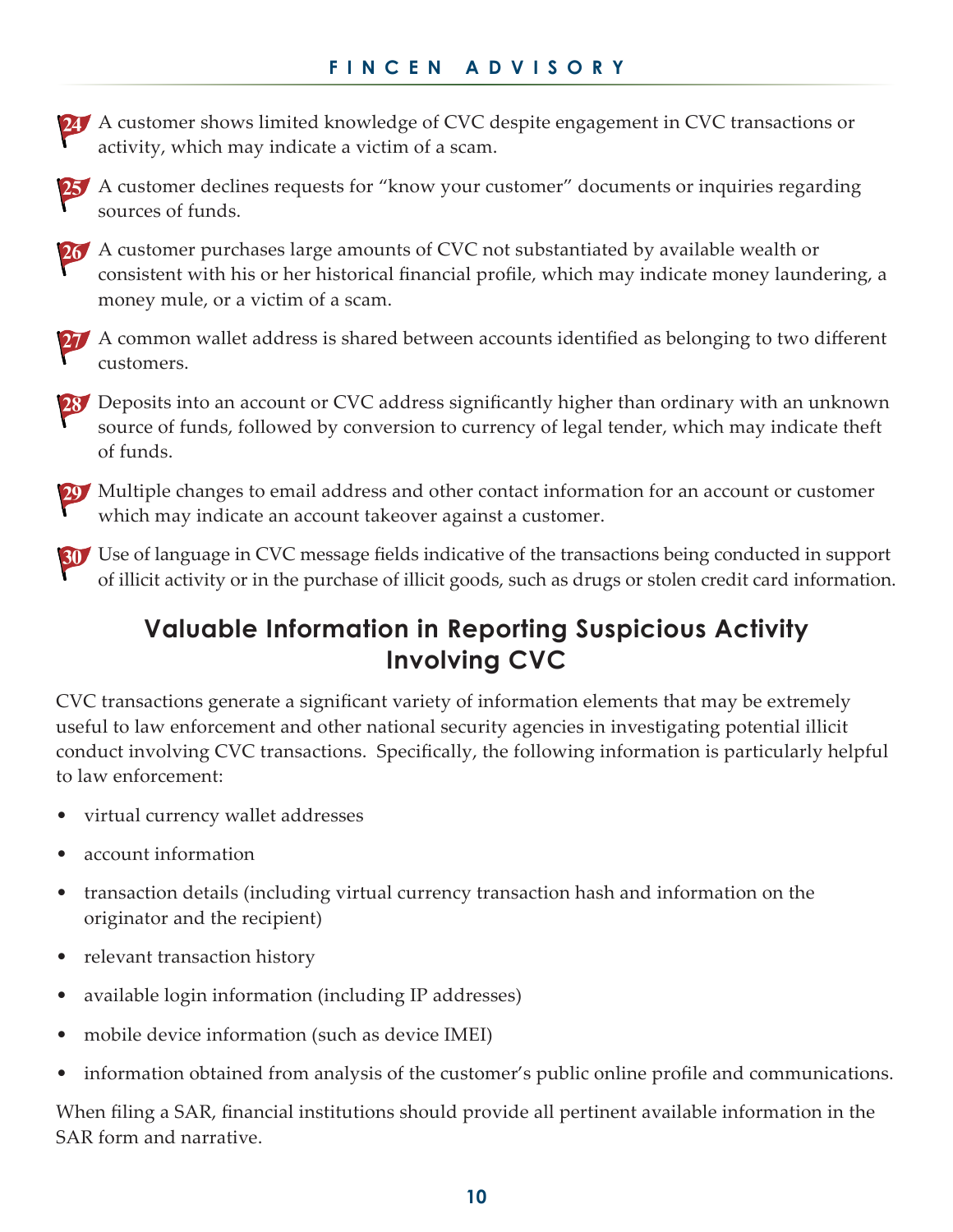## **Reminder of Regulatory Obligations for U.S. Financial Institutions Regarding Suspicious Activity Reporting and Illicit Activity Involving CVC**

#### **Suspicious Activity Reporting**

A financial institution is required to file a SAR if it knows, suspects, or has reason to suspect a transaction conducted or attempted by, at, or through the financial institution involves funds derived from illegal activity, or attempts to disguise funds derived from illegal activity; is designed to evade regulations promulgated under the BSA; lacks a business or apparent lawful purpose; or involves the use of the financial institution to facilitate criminal activity.<sup>19</sup> Suspicious activity involving CVC may be observable by financial institutions specializing in commerce related to CVC, financial institutions servicing such businesses, or financial institutions with customers actively involved in the use of CVC.

Because some red flags associated with abuse of CVC may reflect legitimate financial activities, financial institutions should evaluate indicators of potential CVC misuse in combination with other red flags and the expected transaction activity before determining that a particular transaction is suspicious. Due to the technical nature of blockchain analysis and other frameworks of analyzing CVC activity, FinCEN encourages communication within financial institutions among AML, fraud and information technology departments, as appropriate. FinCEN also encourages communication among financial institutions under the auspices of Section 314(b) of the USA PATRIOT Act in determining transactions' potential suspiciousness related to terrorist financing or money laundering activities, and in filing SARs, as appropriate.

#### *SAR Filing Instructions*

FinCEN requests that financial institutions reference this advisory by including the key term:

#### **"CVC FIN-2019-A003"**

**in the SAR narrative to indicate a connection between the suspicious activity being reported and possible illicit activity involving CVC**. Using the new, mandatory SAR Form that took effect on January 1, 2019, financial institutions should reference this advisory using the above key term in SAR field 2 ("Filing Institution Note to FinCEN").

<sup>19.</sup> *See generally* 31 CFR §§ 1010.320, 1020.320, 1021.320, 1022.320, 1023.320, 1024.320, 1025.320, 1026.320, 1029.320, and 1030.320.